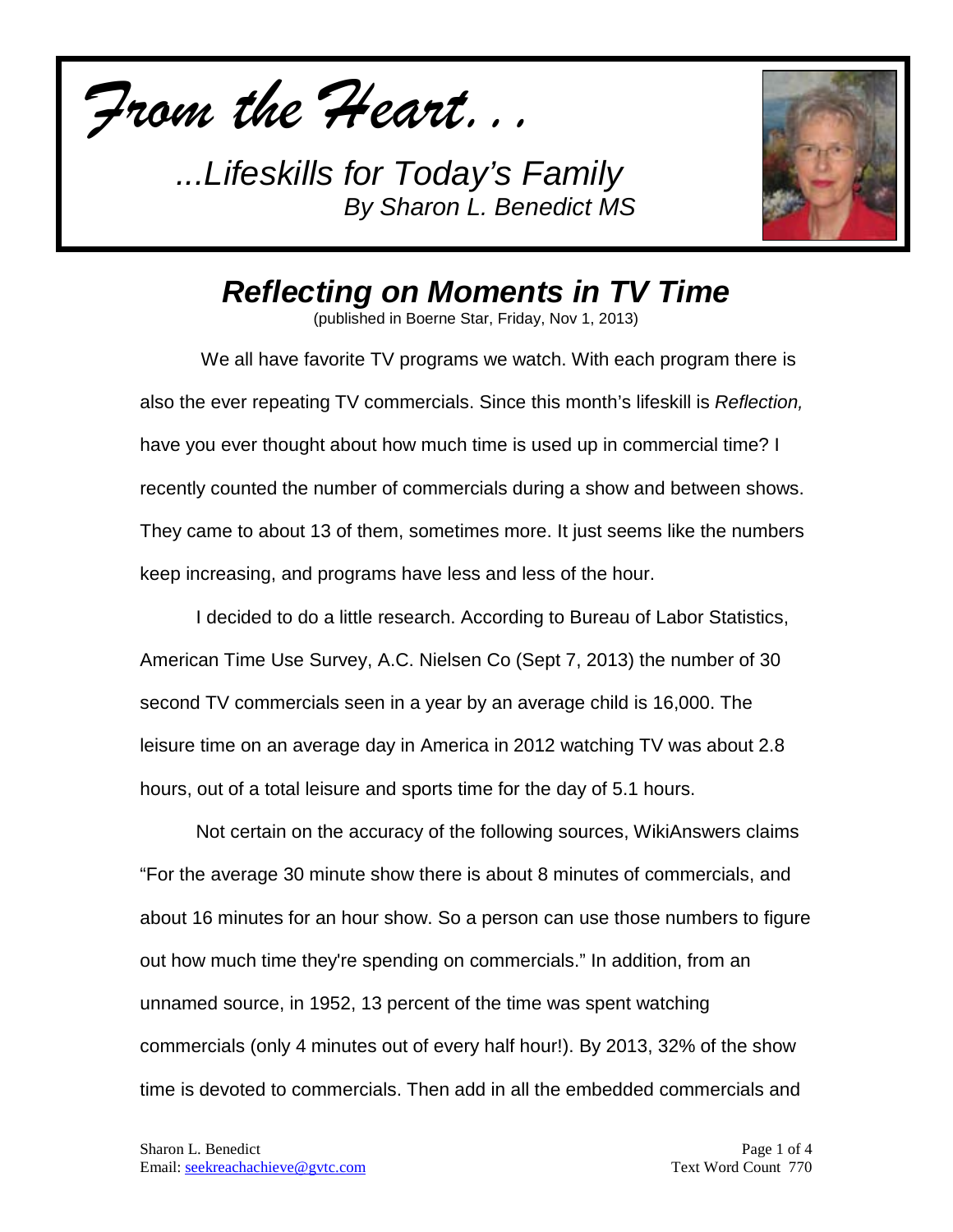pop-ups during your favorite program covering a big chunk of the screen. These pop-ups, at times, even have musical sounds and flashing graphics to distract you even further.

A federal law on December 15, 2010 was enacted, entitled the "Commercial Advertisement Loudness Mitigation (CALM) Act" directing the Federal Communications Commission (FCC or Commission) to establish rules preventing commercials from being broadcast at a louder volume than the program material they follow. Yet, commercials still seem to be louder than your favorite programs.

The FCC recommends we manually control volume levels with the remote control, which remains the simplest way to reduce excessive loudness levels. "The 'mute' button on your TV remote is also useful to control excessively loud audio. In addition, many televisions have circuits that stabilize volume differences between programs and commercials. These functions usually need to be 'enabled' or turned on through the television receiver's 'set up/audio' menu. In 'high-end' equipment, such as home theater systems, some automatic devices may also help. They include:

- Automatic Gain Control (AGC) Circuits raises the audio level if it is too low and decreases it if it is too high.
- Audio Compressors tones down loud sounds. Compressors can be adjusted to eliminate many of the negative effects of loudness.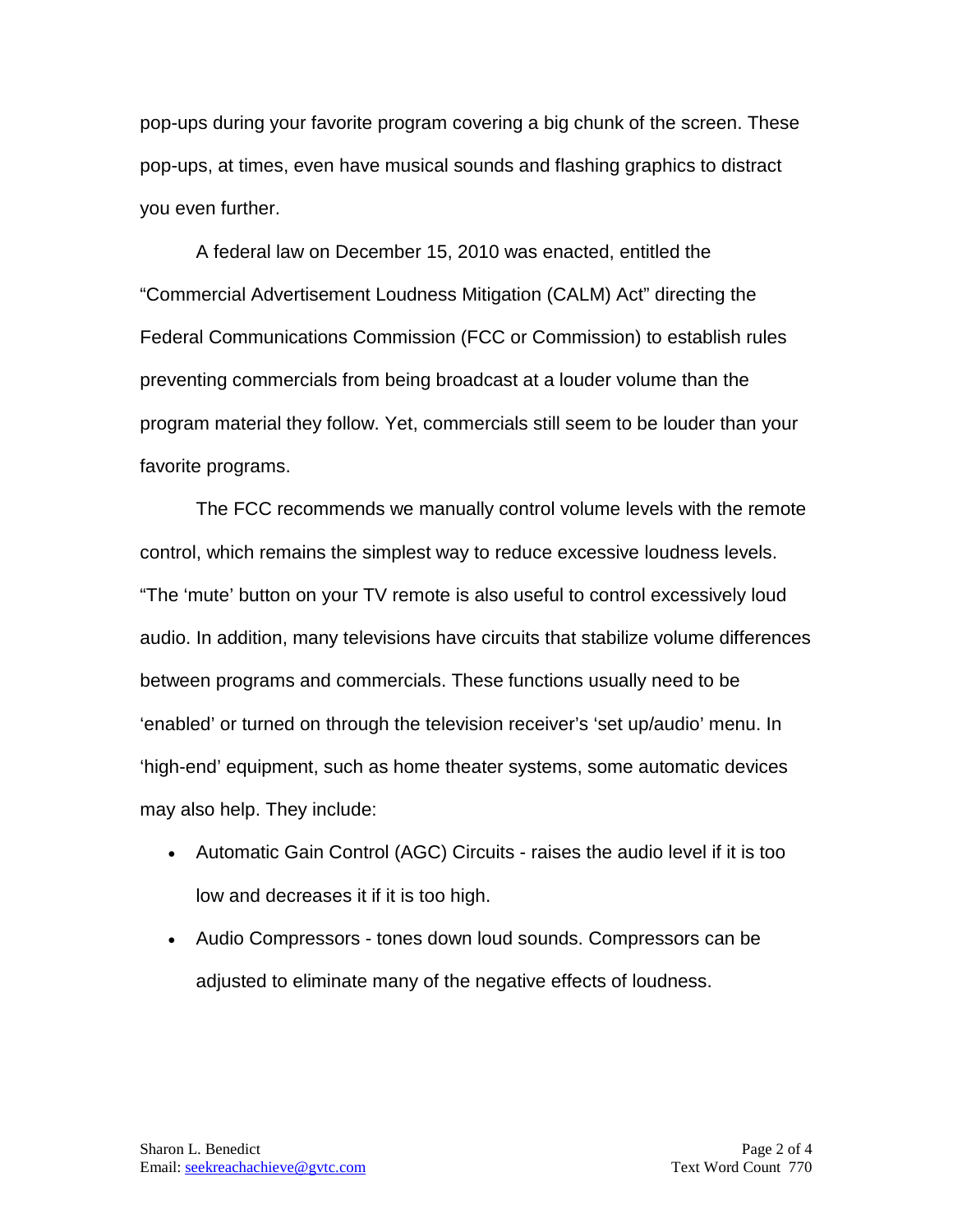- Limiters and Peak Limiters keeps the audio level from exceeding a predetermined level. Peak limiters are the simplest, least intrusive of all the automatic level control devices, but can introduce considerable distortion.
- Audio Expanders increases the range of sound. An expander can restore sound to its normal range and also reduces noticeable background noise.
- Audio Filters "screens out" specific audio frequencies."

Yes, we are thankful for the many remarkable inventions designed to counter the unending nuisance of commercial noise, such as remote control mute/volume buttons, DVRs to skip commercials altogether, and your own handy "fingers" that allow viewers to operate so much advanced technology! Yet, these loud and embedded commercials, pop-ups, you name it, interrupting your Sunday Night Football are still annoying. Commercials themselves are altogether annoying anyhow, aren't they?

But like most things in life, there is a "work-around" if we set our minds and hearts to a routine task that doesn't waste precious time in our lives, short of throwing the TV out the window! Just think what you could do with that extra 35 to 40 minutes or longer fast-forwarding thru those commercials of your favorite two-hour TV program?

I know I am very grateful for the ability to record programs for later viewing, making my leisure time controlled by yours truly, not the TV industry. In addition, I have more precious time to talk and text with my daughters, even write this article. So, if you haven't created some time-saving "work-arounds" for those never-ending commercials, maybe it's time to take control of the remote and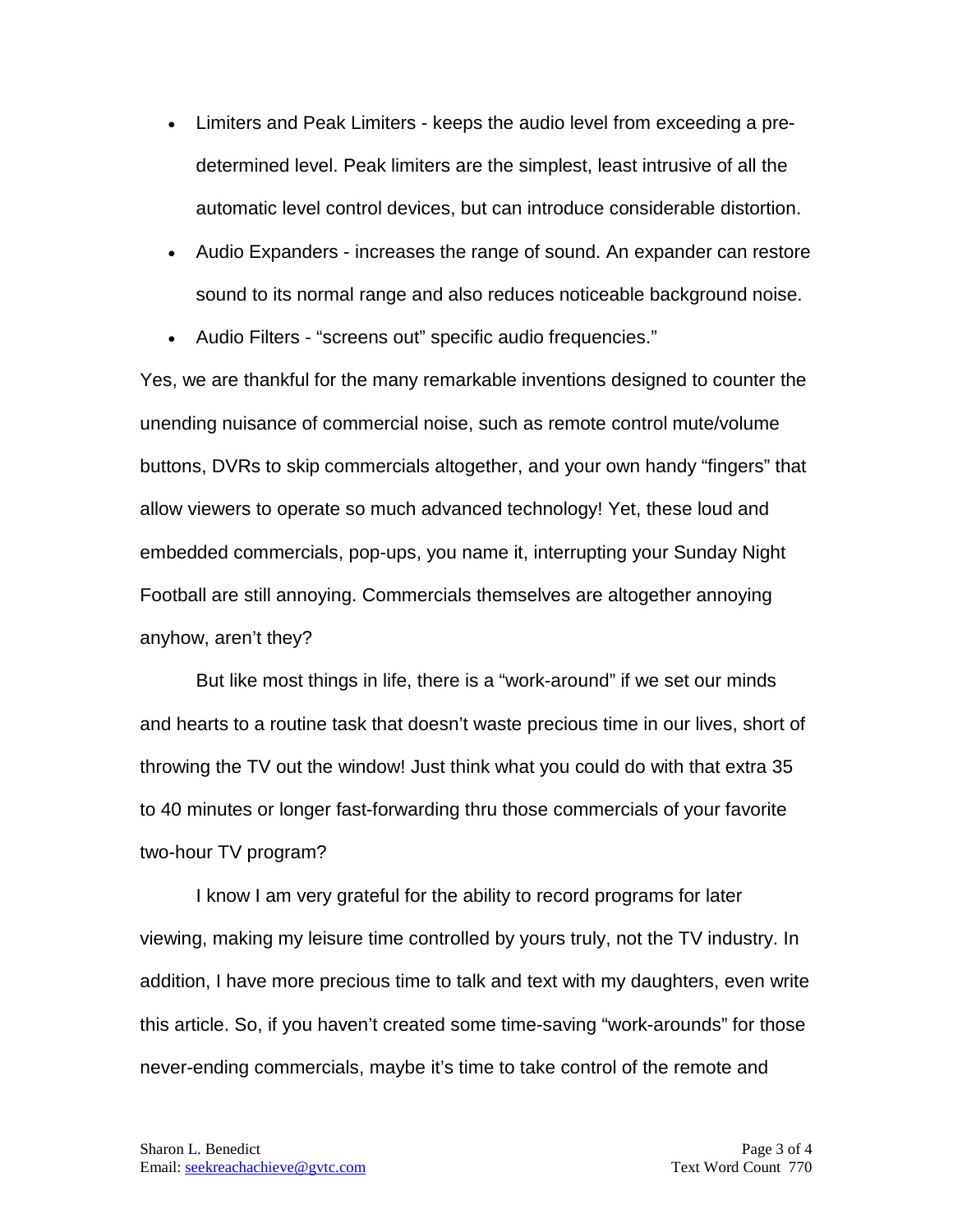available gadgetries to give your eyes and mind a break. And without giving up your favorite TV program, reflect on redeeming precious time in your life.

--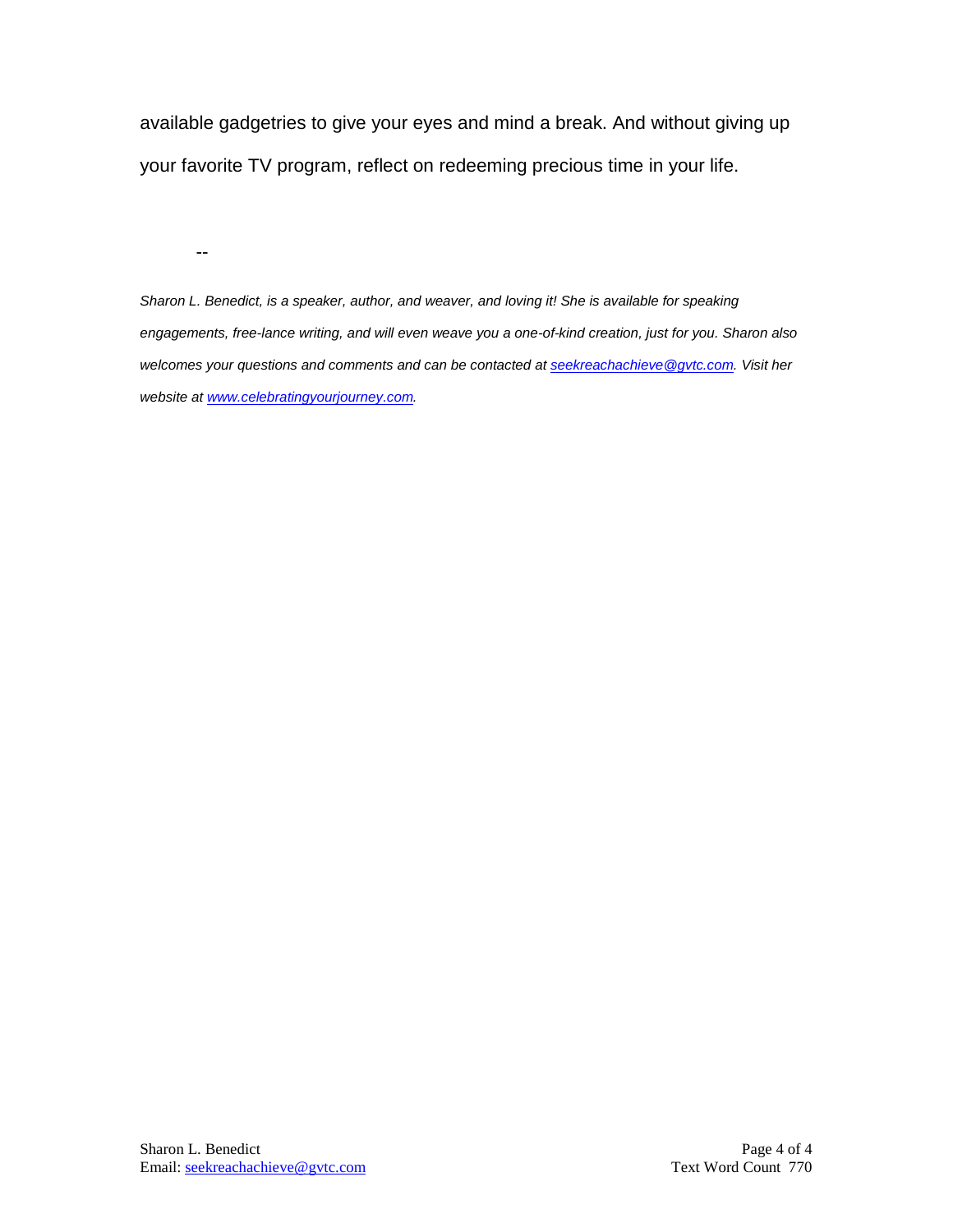*From the Heart...*



*Reaching the 70 mark and beyond?*

(published in Boerne Star, Friday, Nov 8, 2013)

As I approach the next decade of my life in 2014, I am beginning to wonder if the number 70 can continue to be a lucky number, like the number 7? I am not the superstitious type but it does give us "older" folks pause as the years continue to fly by. And as we watch our own children reach their 40's and 50's.

Our nation is also in the midst of major shifts, good and bad, that make us "older" folks even more uncomfortable about the future we reflect on. Is our generation going to still have a place of honor, respect, and input into our world's destiny? And what about our own personal lives with our kids and grandkids? Do they take the time to pay attention to us and offer opportunities to still be an important part of their lives?

I know . . . these questions may not be on your mind if you are just in your twenties, thirties, or even your forties as you struggle to juggle your own sandwich generation. It is definitely not easy with your kids growing up before your eyes on one side and your own parents entering their senior years on the other side. Yet, take a moment here to reflect on ways you can give attention to those special "older" folks in your family in ways everyone will treasure.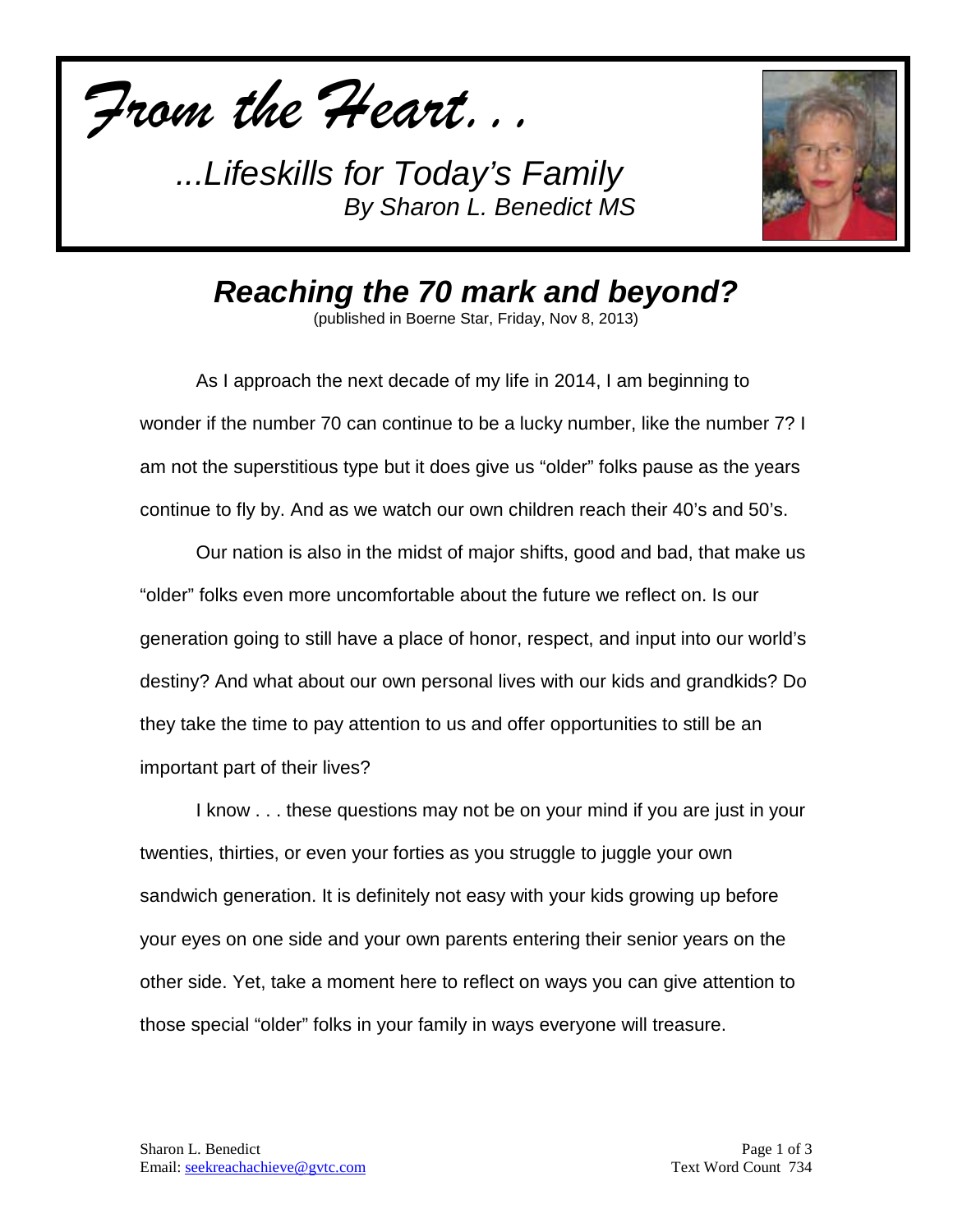Here are a few ideas I found on EHow.com by Gina Scott (paraphrased) that may help you touch the hearts of your senior parents and "older" folk in your lives. You will be amazed as to how much they contribute to the wellbeing of your own lives on a daily basis just being appreciated as an adoring part of your family. Those are the ones who just may be the glue of wisdom, love, and perspective that holds your family together through the good times and bad.

**Birthday coming soon** – have a party but make sure it's one that cherishes your 70-year-olds today as young at heart and older in wisdom. So plan accordingly to their personality and treasured interests. Birthdays are a momentous occasion, even more so as you grow older. and they have a lot of history to draw upon for the makings of a great party.

• **"This is Your Life" party** – What a theme this can be, whether it is as simple or elaborate as you want. Have your spouse and kids involved in putting together a time line of life events in your 70+ year-old. Contact people from key events of their life. Make this a surprise party if appropriate for everyone.

• **"Roast" party** – Now this one may need a little extra thought and consideration, depending on the feelings and attitudes of your 70+ yearold and their friends. If they are more fun-loving, with a sense of humor, then organizing a roast in their honor will be just right. Have some entertainment available and ask friends and family to share fun stories. You may want to prepare your 70+ year-old ahead of time on what to expect. This will depend on how well you know your 70+ year-old being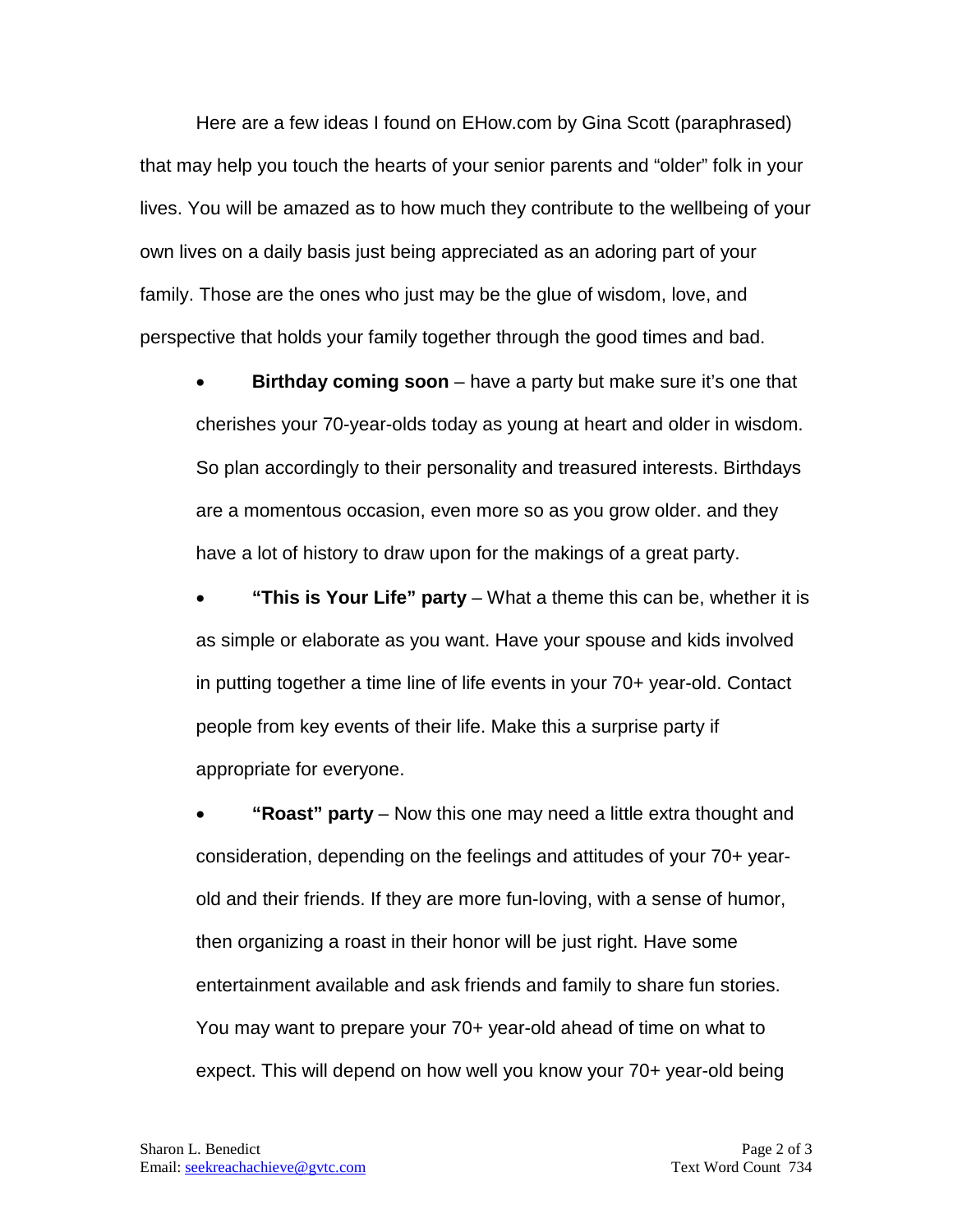given a little bit of a hard time at the party and the comebacks they may have on hand of their own.

• **"Birth Year Theme" party** – Think back to the time and era of the one you are honoring. What was going on during and around the year they were born. How much did things cost back then. At the party place price tags on items around the house, reflecting what similar items cost the year they were born. Play era music at the party, and perhaps run a classic movie in the background of that era or year they were born.

• **Recreate a Memory** – Have a talk with your 70+ year-old about what events they fondly remember in their life, such as getting married, first dance, first job, growing up with siblings and playing a certain game. Play the game at the party. Play music from the time and decorate the place that reflects that moment in time. Maybe even locate someone from their past, but make sure they were on friendly terms when last they encountered them.

--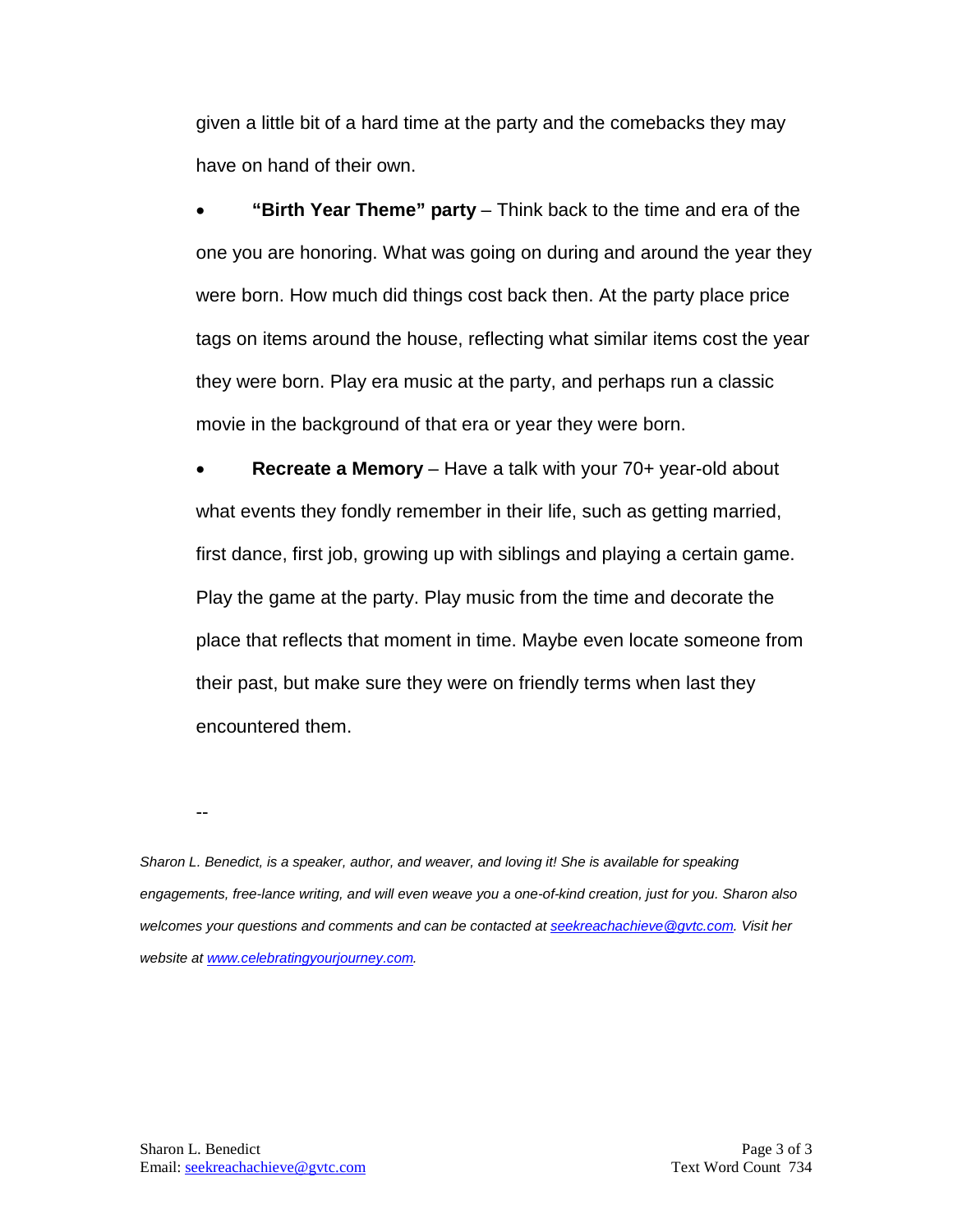*From the Heart...*



*Want to say a "Thank You?"*

(published in Boerne Star, Friday, Nov 15, 2013)

With Thanksgiving just around the corner, what better way to reflect on our blessings than to look ahead to how we can share them with others. Robert Louis Stevenson offered this sage advice, "Don't judge each day by the harvest you reap but by the seeds that you plant." This is the month to not only reflect but look at ways you can say thank you.

As we reflect on important lessons and personal discoveries in each lifeskill covered during the year—from relationships/core values, the way we use our time, managing money, choosing a career, the not-so-fun recordkeeping and housekeeping, caring for our possessions, our health/wellness, treasuring mealtime, childcare, and recreation/the way we play—let's see how we can say thank you to those who made all the difference in these life areas for us.

How would you like to say thank you during November and December? You will be amazed at how just saying thank you can change a person's life. There is nothing more important than to be accepted, safe, and significant in one's life. Your thank you can transform a person's life with just a kind word or deed to lift them into hope, safety, and personal value as a human being—a life forever changed. You'll never be the same either. Bet on it!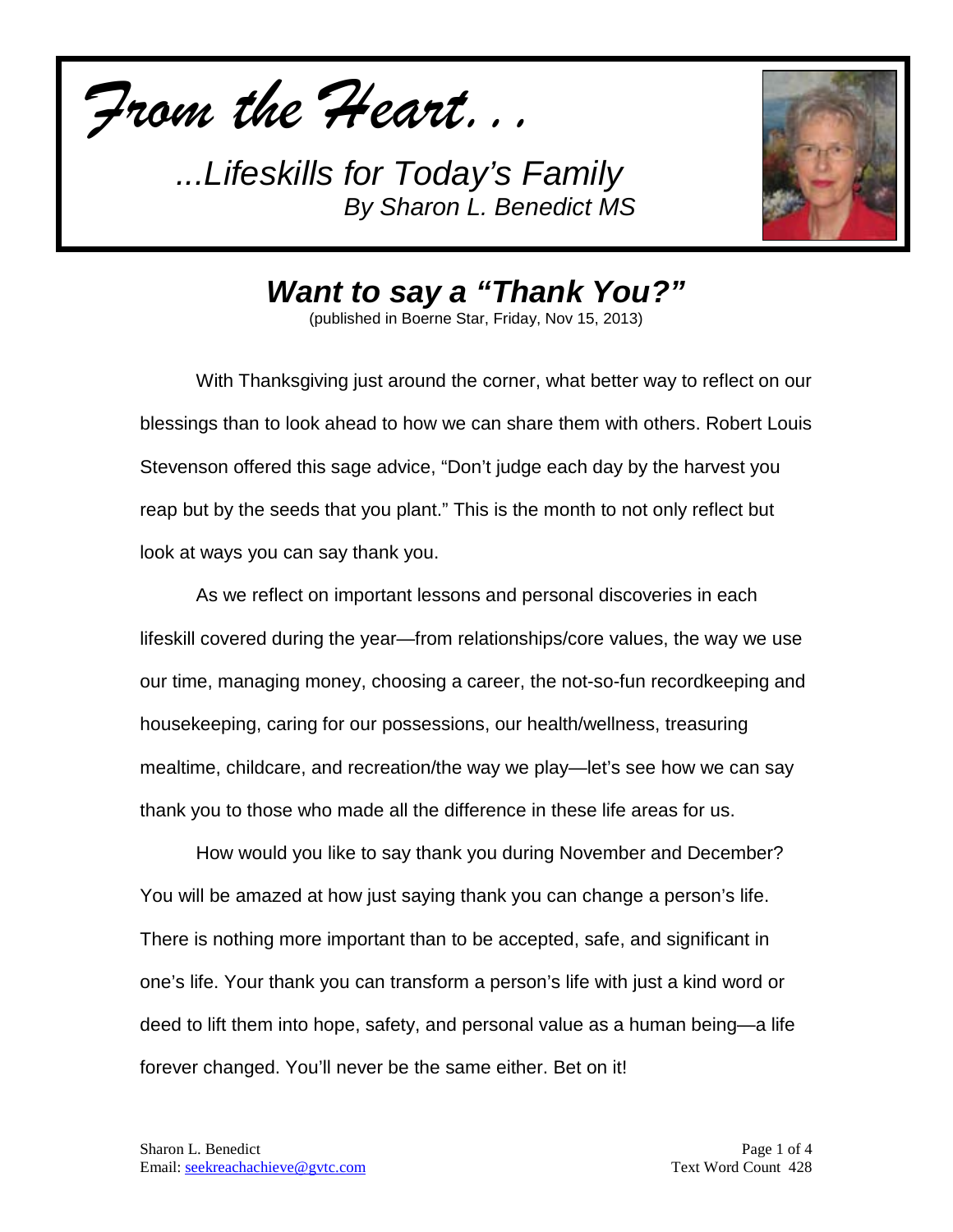To get you started today, grab a pen and start writing in each space with the "Saying Thank You" chart provided in this article. Look at each lifeskill and consider each question. Then write down that person or people, and what way you would like to say you are grateful for and appreciate their support and presence in your life.

Be creative with your ideas in such a way that your expression of gratitude is truly genuine and uniquely designed for that person. Then cut out this article with your notes and place it in a spot where you can refer to it until each thank you is passed along. But make sure it isn't in view of those you want to surprise with a thank you! Put SMART action dates on your calendar to remind you of your commitment (SMART means Specific, Measurable, Attainable, Realistic, Time-phased).

Enjoy the fun of making someone smile and feel good about their lives. Take advantage of this *Thanks Giving* season and see what incredibly surprising and miraculous things begin to happen for you and your family.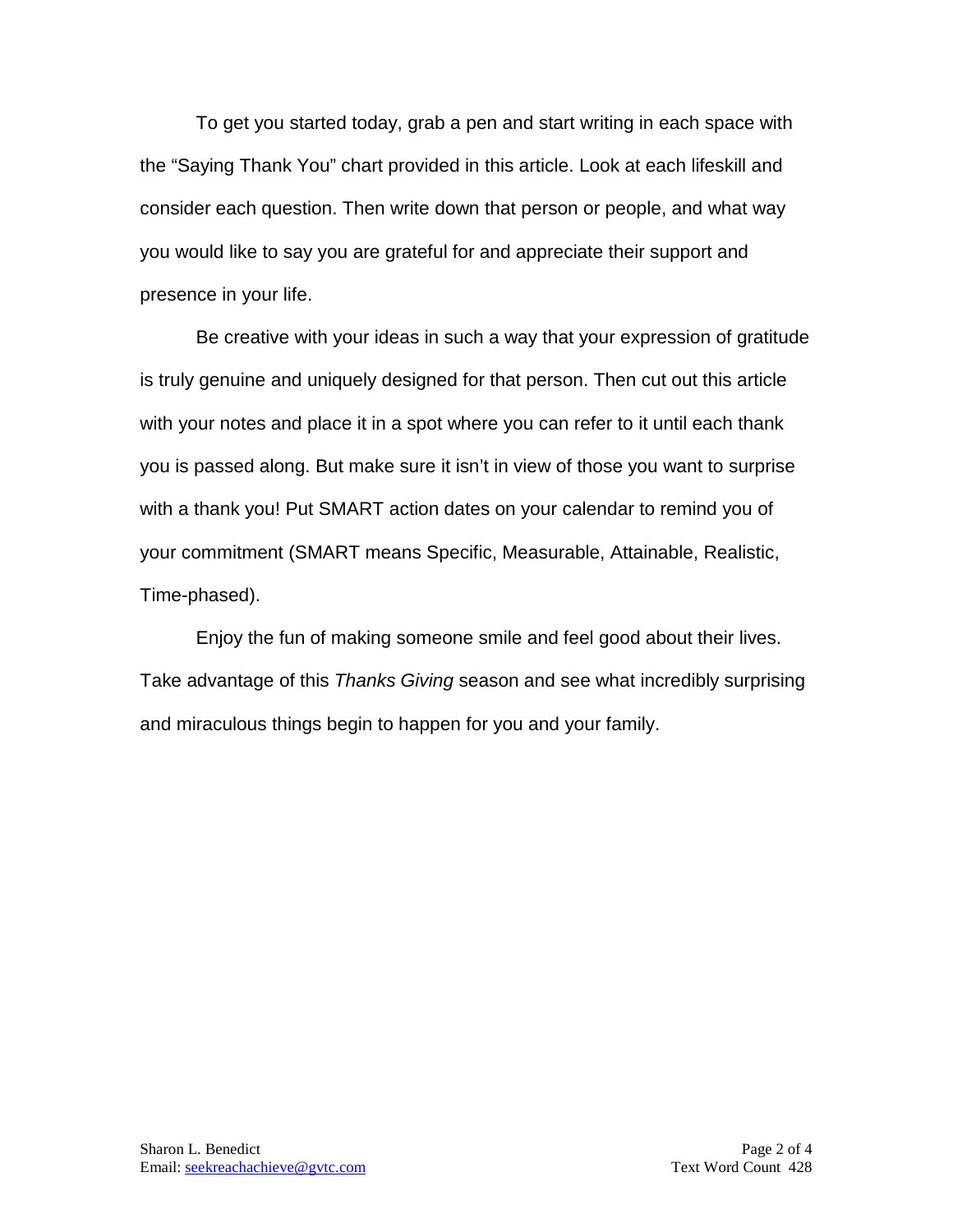## **Saying Thank You**

©2007 Sharon L. Benedict www.celebratingyourjourney.com

| <b>Saying Thank You</b><br><b>Lifeskill Gratitudes</b>                                                                                                                                                                                                             | <b>Name of Person</b> | <b>SMART</b><br><b>Action Date</b> |
|--------------------------------------------------------------------------------------------------------------------------------------------------------------------------------------------------------------------------------------------------------------------|-----------------------|------------------------------------|
| Relationships/Core Values: (Who has been<br>exceptionally supportive of your core values and<br>relationship? How would you like to say thank you?)                                                                                                                |                       |                                    |
| Time Management: (What person has made your<br>days go more smoothly, saving you time and energy? How<br>would you like to say thank you?)                                                                                                                         |                       |                                    |
| <b>Career/Money Management: (Who in your</b><br>professional/personal life has significantly impacted your<br>career opportunities and ability to wisely manage your<br>finances? Feel free to note more than one person. How<br>would you like to say thank you?) |                       |                                    |
| <b>Recordkeeping:</b> (Who has helped you maintain<br>thorough and accurate records to preserve your integrity?<br>How would you like to say thank you?)                                                                                                           |                       |                                    |
| <b>Housekeeping:</b> (Who has kept your home clean and<br>clutter-free more than anyone? How would you like to say<br>thank you?)                                                                                                                                  |                       |                                    |
| Home/Vehicle/Possessions: (What person has<br>kept you clearly focused on simplifying your life and<br>possessions, helping you keep your priorities in balance?<br>How would you like to say thank you?)                                                          |                       |                                    |
| Family Healthcare/Wellness: (Who has<br>encouraged you the most to pursue and sustain your<br>health and well-being? How would you like to say thank<br>you?)                                                                                                      |                       |                                    |
| <b>Meals:</b> (Who makes most of the meals and works at<br>making them not only nutritious but also appetizing and<br>enjoyable? How would you like to say thank you?)                                                                                             |                       |                                    |
| <b>Childcare:</b> (Who contributes the most in taking care of<br>the physical, emotional, intellectual, spiritual needs of your<br>children or those of a family or friend?) How would you like<br>to say thank you?                                               |                       |                                    |
| Recreation/Entertainment: (Who has made all the<br>difference in encouraging you to have wholesome fun on a<br>routine basis; and/or help plan and have fun together? How<br>would you like to say thank you?)                                                     |                       |                                    |
| <b>Reflection:</b> (Who helps you keep things in perspective<br>and your life in balance? How would you like to say thank<br>you?)                                                                                                                                 |                       |                                    |
| Celebration: (Who always helps you celebrate a win in<br>your life and just makes every day a celebration in some<br>way? How would you like to say thank you?)                                                                                                    |                       |                                    |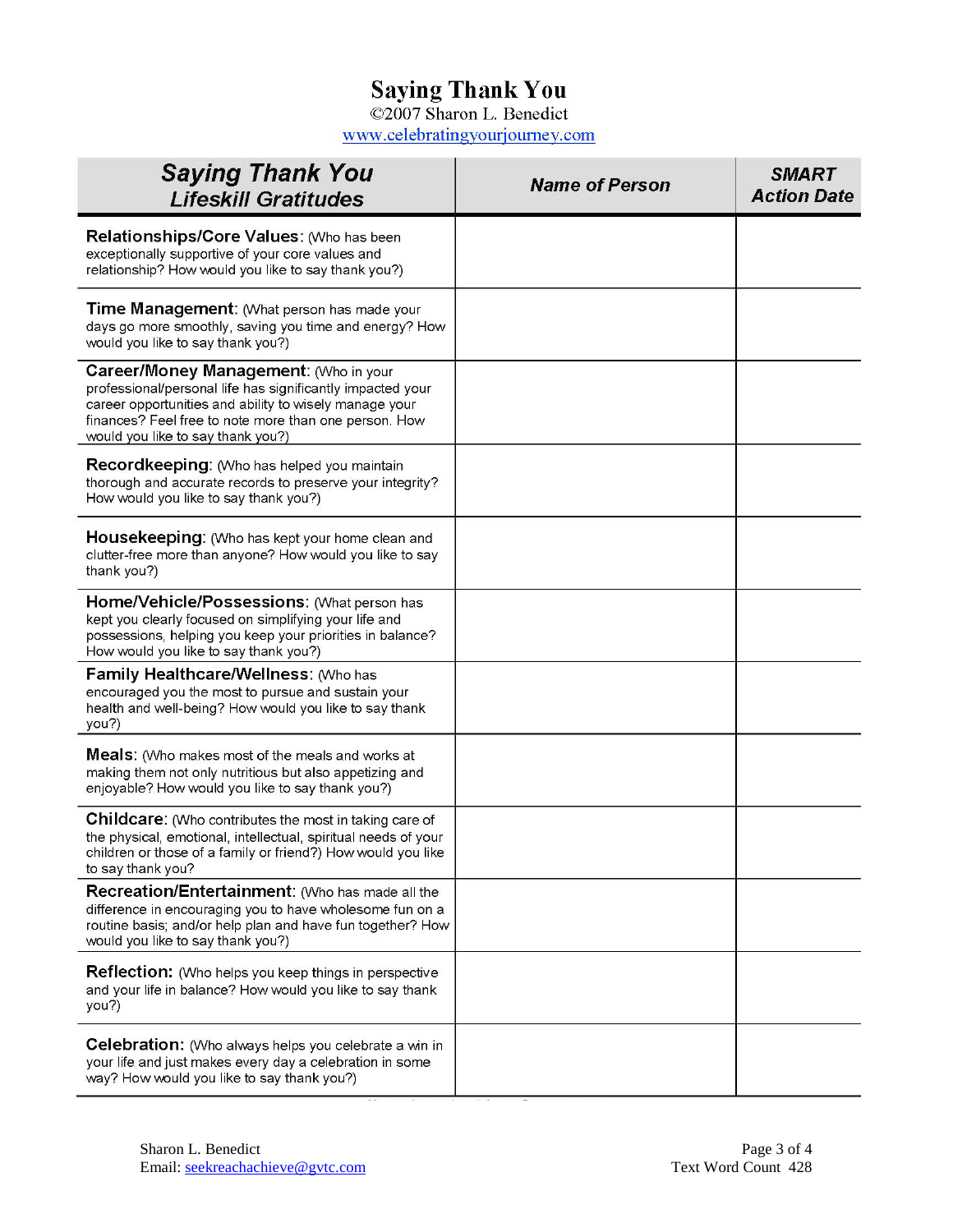*Sharon L. Benedict, is a speaker, author, and weaver, and loving it! She is available for speaking engagements, free-lance writing, and will even weave you a one-of-kind creation, just for you. Sharon also welcomes your questions and comments and can be contacted a[t seekreachachieve@gvtc.com.](mailto:seekreachachieve@gvtc.com) Visit her website at [www.celebratingyourjourney.com.](http://www.celebratingyourjourney.com/)*

--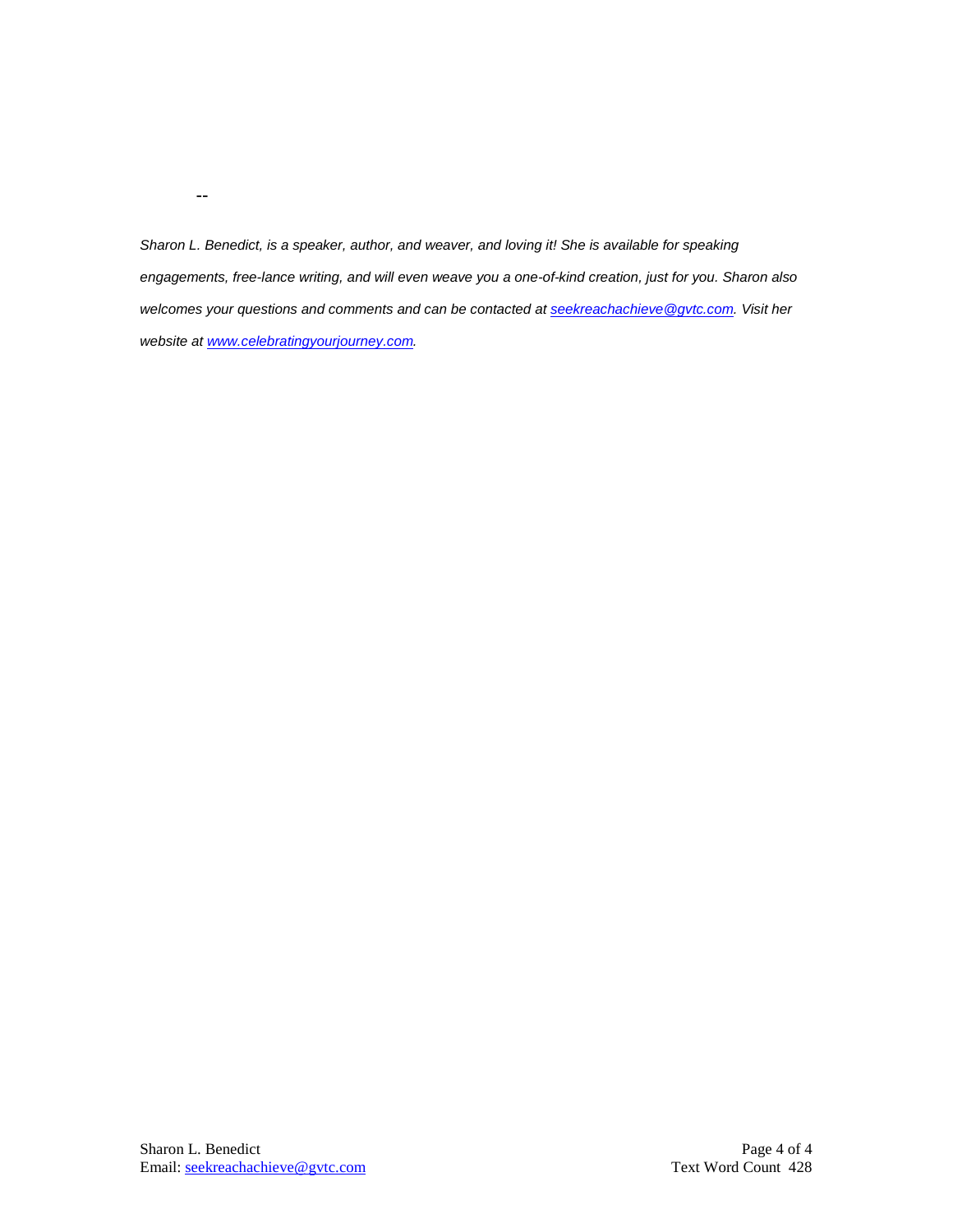*From the Heart...*



*What do you see ahead for you and yours?*

(published in Boerne Star, Friday, Nov 22, 2013)

"We are here to be excited from youth to old age, to have an insatiable curiosity about the world…We are also here to help others by practicing a friendly attitude. And every person is born for a purpose. Everyone has a God-given potential, in essence, built into them. And if we are to live life to its fullest, we must realize that potential." These words from Norman Vincent Peale not only encourage us to reflect on how we want to make all the difference in someone else's life, but also look at what's ahead for you and yours.

Consider each lifeskill area that has been covered so far this year. How do you want to continue pursuing your dreams and goals in the year ahead with each lifeskill?—from *relationships/core values to the use of your time, money, career, recordkeeping, housekeeping, possessions, health/wellness, meals, childcare, and recreation/how you play*. To encourage you to do this right now, grab a pen and start writing down on the chart provided specific commitments you want to make for this coming year. I have included the 12<sup>th</sup> lifeskill, *Celebration*, to be covered in December.

Share your ideas with your family or close friend and be open to their input. Then cut out this article with your notes written for each lifeskill and place it in a visible spot (e.g. refrigerator, desk, day planner) so you can reflect on what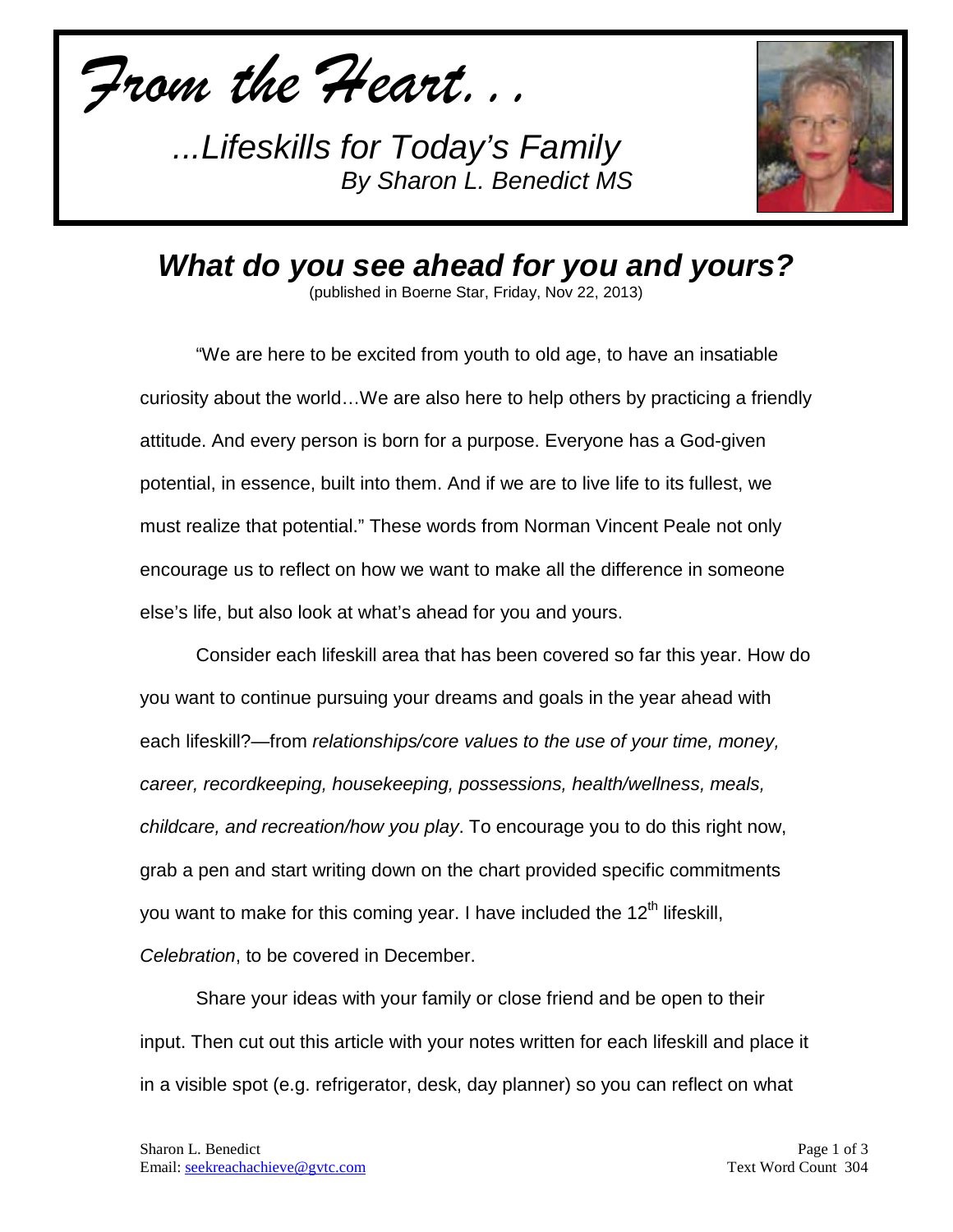you have set to do this coming year. Continue to put SMART (Specific,

Measurable, Attainable, Realistic, Time-phased) action dates on your calendar to remind you of those commitments you have made for your life and those you love.

--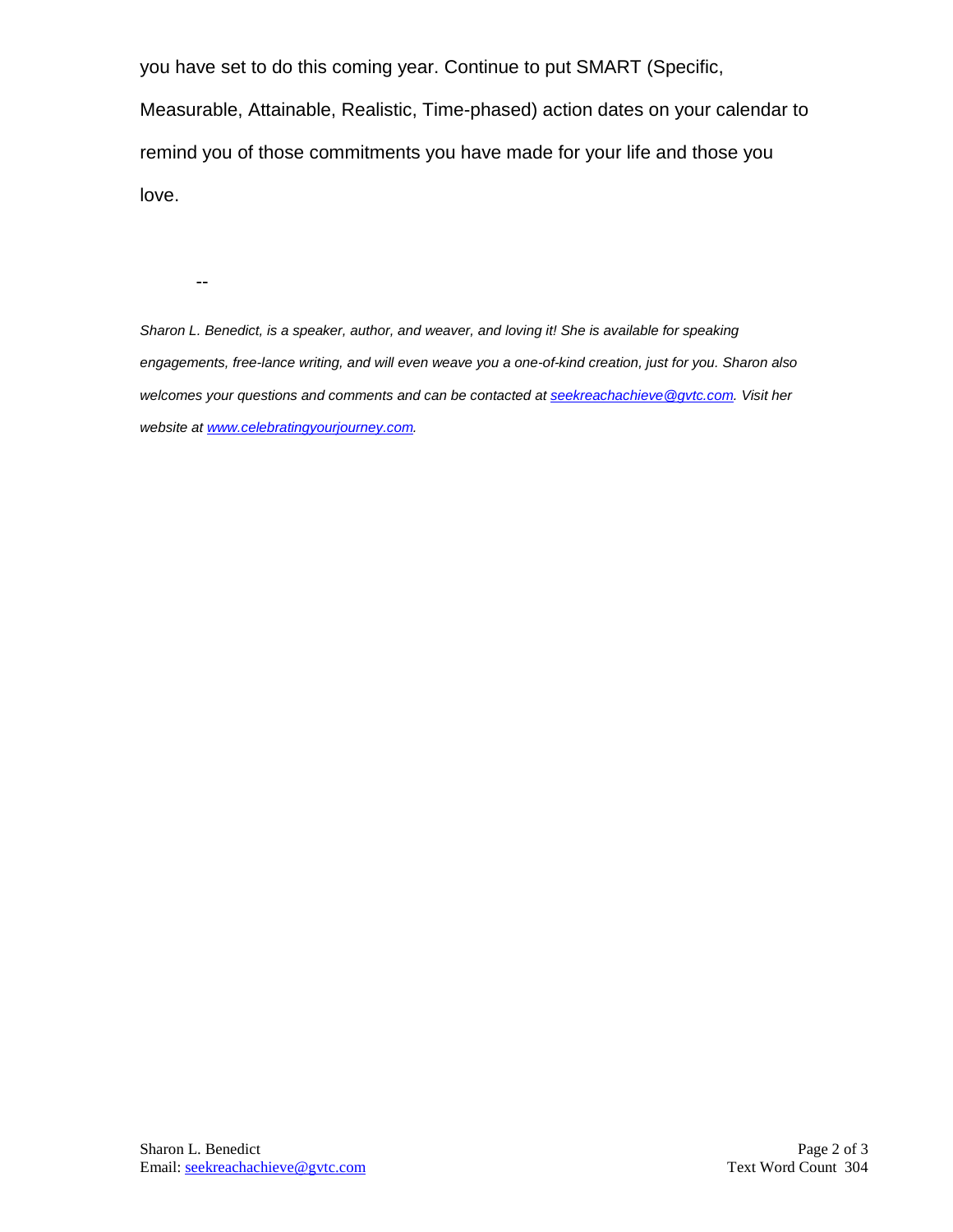## **What's Ahead Lifeskill Area Commitments**

| Relationships/Core Values:         |  |
|------------------------------------|--|
|                                    |  |
|                                    |  |
|                                    |  |
| Time Management:                   |  |
|                                    |  |
|                                    |  |
|                                    |  |
| <b>Career/Money Management:</b>    |  |
|                                    |  |
|                                    |  |
|                                    |  |
| Recordkeeping:                     |  |
|                                    |  |
|                                    |  |
|                                    |  |
| Housekeeping:                      |  |
|                                    |  |
|                                    |  |
|                                    |  |
| Home/Vehicle/Possessions:          |  |
|                                    |  |
|                                    |  |
|                                    |  |
| <b>Family Healthcare/Wellness:</b> |  |
|                                    |  |
|                                    |  |
|                                    |  |
|                                    |  |
| Meals:                             |  |
|                                    |  |
|                                    |  |
|                                    |  |
| Childcare:                         |  |
|                                    |  |
|                                    |  |
|                                    |  |
| <b>Recreation/Entertainment:</b>   |  |
|                                    |  |
|                                    |  |
|                                    |  |
| <b>Celebration:</b>                |  |
|                                    |  |
|                                    |  |
|                                    |  |

©2007 Sharon L. Benedict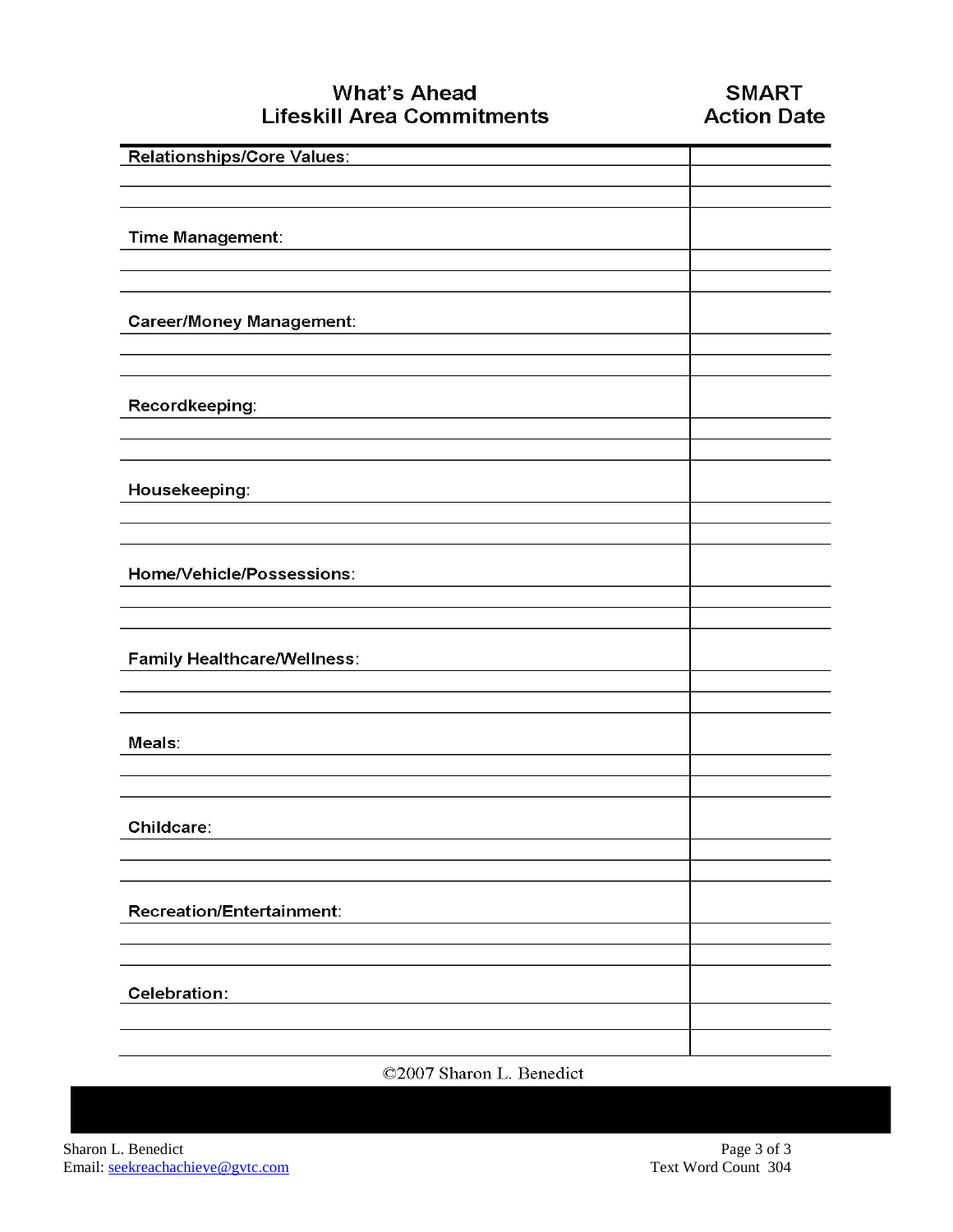



*Tell Your Story* (published in Boerne Star, Friday, Nov 29, 2013)

Do you know no one will truly know you without you somehow telling your story? What's your story? Whether you are ten years old or eighty, we all have a story within us. Even if you have barely opened the cover or are nearing the conclusion, your life is already filled with experiences others want and need to hear. Step out this coming December month and create a masterpiece from your heart. What a Christmas present that would make! You will never know how your story will touch another heart, teach wisdom to the young and old, and forever change a life.

So, with this month's final topic on *Reflection,* I encourage you to find a way to tell your story to those you love and the world that needs your voice. What is most important to you? How would you like to pass it along? Whatever your talents, gifts, and inclinations, your story will tell your journey of laughter, maybe tears, adventure, forgiveness, gratitude. It's your story. Choose whatever your heart and passion speaks to you.

There are multitudes of ways to pass it along. You may feel more comfortable writing it down. Some personalities are born actors and find ways to put it on film or video, or even through the eyes of a hand puppet. Others may be a little shy but can make an audio tape or CD. Others are gifted at drawing and can create an illustrative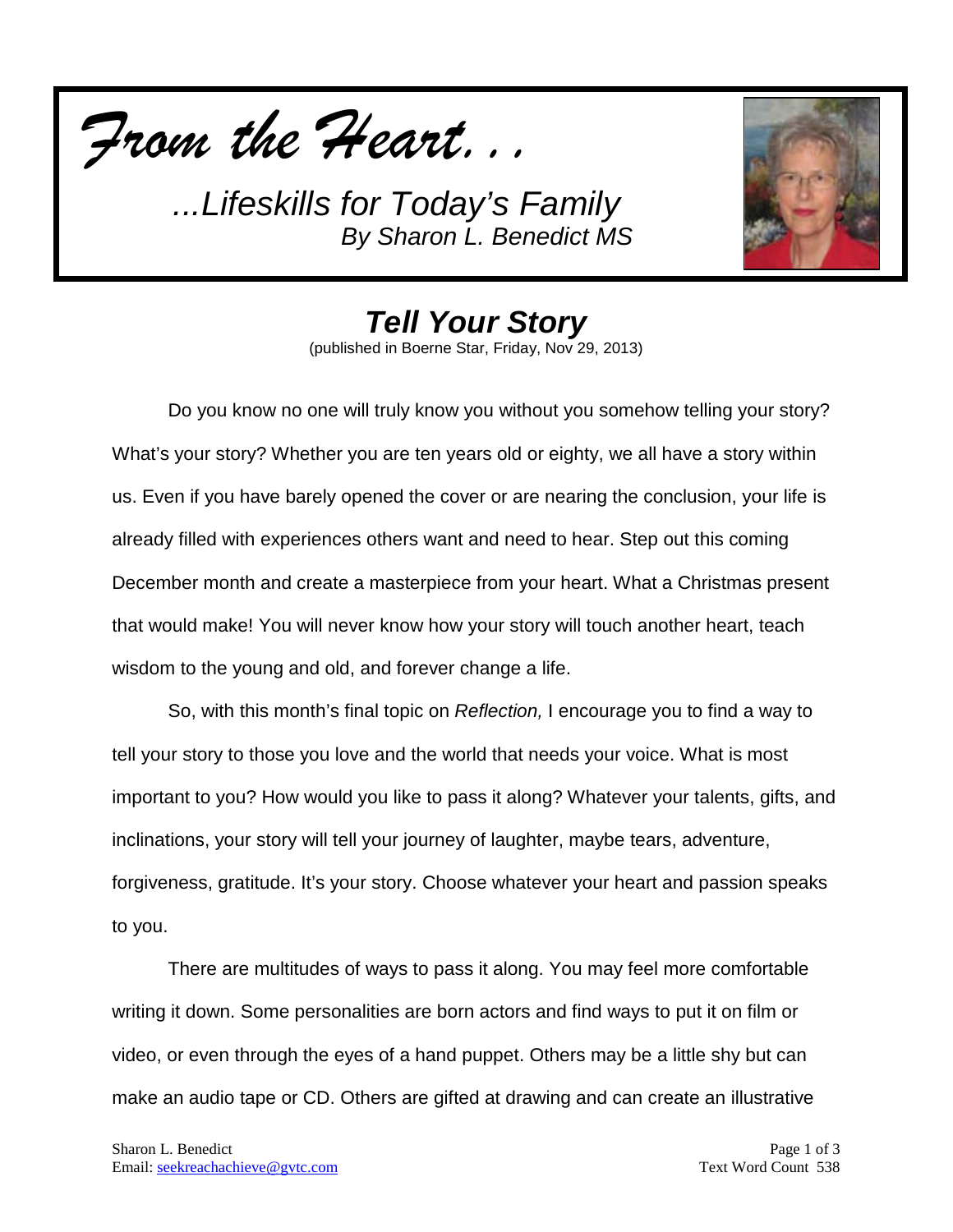and illustrious story. Those who are computer/internet savvy, have multiple creative ways to post it online…from creating your own webpage or YouTube video/slideshow for your story.

Remember, your life is a continuing journey. So you will always have a story to tell. Consider this your first step into sharing your life with others. While you think about telling your first story, here are some questions to review with all the stories you may want to tell throughout your life:

- 1. What is most important to you?
- 2. Who would you like to give your story to?
- 3. How do you want to pass it along?
- 4. What will be your target finish date for your first story to pass along?
- 5. Where will you get some help creating your story?

Are you ready? If you are still a little shy, talk over your thoughts and ideas with a close friend or family member who you know will give you support in the way you need it.

In the meantime, check out these resources below to help you get started. There are even some for the ambitious aspiring writer who may want to publish. Next month's topic will cover *Celebration.* So, get ready to celebrate this special season of the year, one filled with joy, laughter, simple pleasures, and sharing your story with those you love.

## Resources:

Your Story Movie, <http://www.yourstorymovie.com/>

The Writer's Digest, [http://www.writersdigest.com/contests/your\\_story\\_display.asp](http://www.writersdigest.com/contests/your_story_display.asp) Colorado State University, Writing Guides,<http://writing.colostate.edu/guides/>